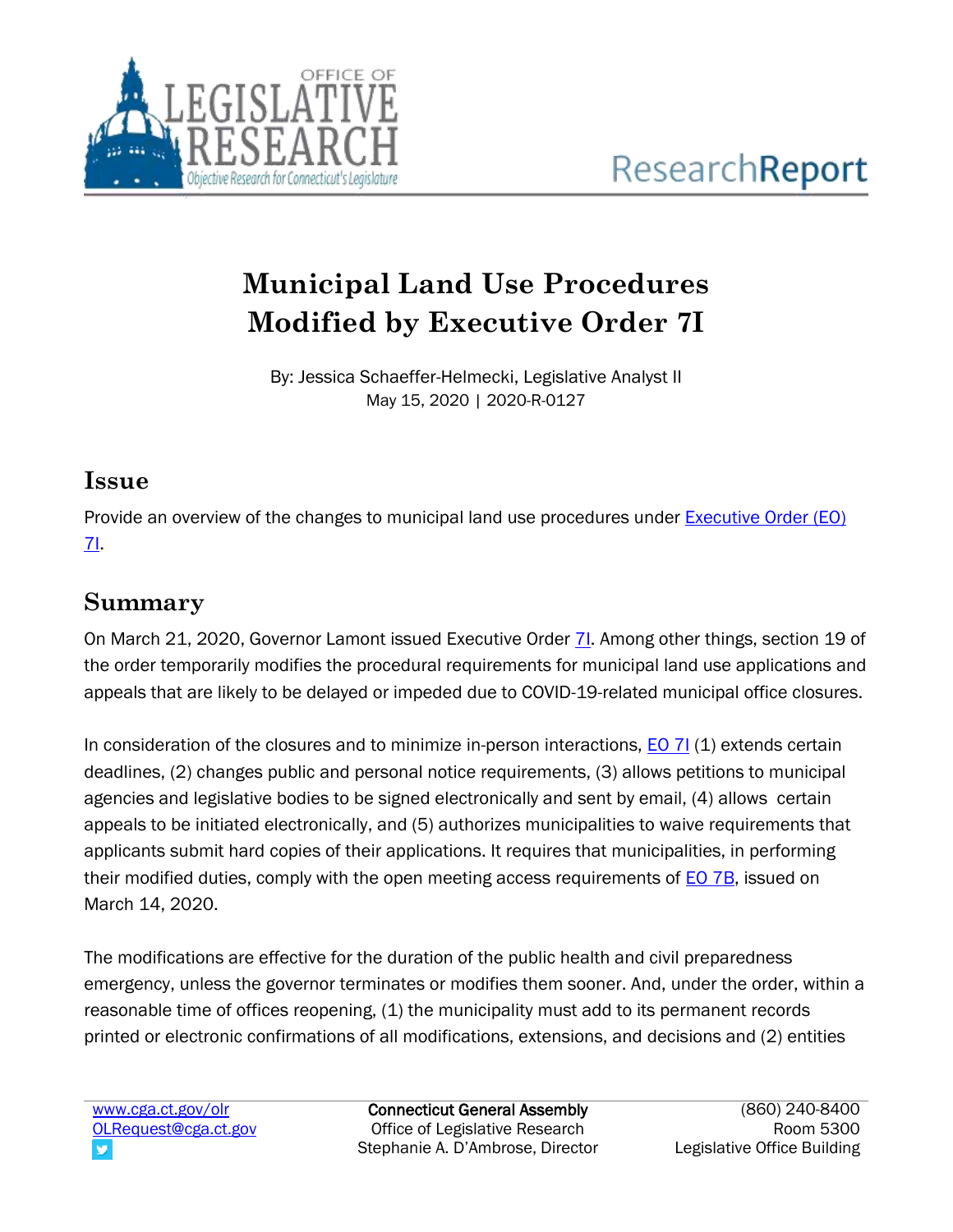must file or record with the municipal clerks any documents they would have otherwise had to file or record.

## **Covered Laws**

The order modifies municipal land use procedures in nine statutory chapters ("Covered Laws"), including those pertaining to:

- 1. zoning, including special permit and variance applications, zoning board of appeals hearings and decisions, and appeals to the Superior Court (CGS §§ [8-1 et seq.\)](https://www.cga.ct.gov/current/pub/chap_124.htm#sec_8-1);
- 2. municipal planning commissions, including adoption of conservation and development plans (CGS §§ [8-18 et seq.\)](https://www.cga.ct.gov/current/pub/chap_126.htm#sec_8-18);
- 3. general municipal powers (CGS §§ [7-148 et seq.\)](https://www.cga.ct.gov/current/pub/chap_098.htm#sec_7-148);
- 4. municipal sewer systems, including sewer benefit assessment appeals (CGS §§ 7-245 et [seq.\)](https://www.cga.ct.gov/current/pub/chap_103.htm#sec_7-245);
- 5. historic districts and properties, including certification of appropriateness determinations (CGS §§ [7-147a et seq.\)](https://www.cga.ct.gov/current/pub/chap_097a.htm#sec_7-147a);
- 6. inland wetlands and watercourses, including applications to conduct regulated activities in wetlands (CGS §§ [22a-28 et seq.\)](https://www.cga.ct.gov/current/pub/chap_440.htm#sec_22a-28);
- 7. water resources (CGS §§ [22a-336 et seq.\)](https://www.cga.ct.gov/current/pub/chap_446i.htm#sec_22a-336);
- 8. coastal management (CGS §§ [22a-90 et seq.\)](https://www.cga.ct.gov/current/pub/chap_444.htm#sec_22a-90); and
- 9. crematories (CGS §§ [19a-320 et seq.\)](https://www.cga.ct.gov/current/pub/chap_368k.htm#sec_19a-320).

"Covered Laws" also include laws pertaining to the Freedom of Information Act (CGS §§ 1-200 et [seq.\)](https://www.cga.ct.gov/current/pub/chap_014.htm#sec_1-200); motor vehicles (CGS §§ [14-1 et seq.\)](https://www.cga.ct.gov/current/pub/chap_246.htm#sec_14-1); and certain municipal approvals for motor vehicle dealers and repairers [\(CGS § 14-55,](https://www.cga.ct.gov/current/pub/chap_246.htm#sec_14-55) pending the outcome of an ongoing court case). The EO additionally supersedes any conflicting special acts, municipal charters, ordinances, resolutions, and regulations.

## **Deadlines for Public Hearings, Decisions, Reports & Demolition Delays**

The EO provides a 90-day extension of certain deadlines in the Covered Laws if they fall during the declared state of emergency. It applies to deadlines to (1) start or complete a public hearing, (2) render a decision, and (3) submit municipal reports to state or quasi-public agencies. It also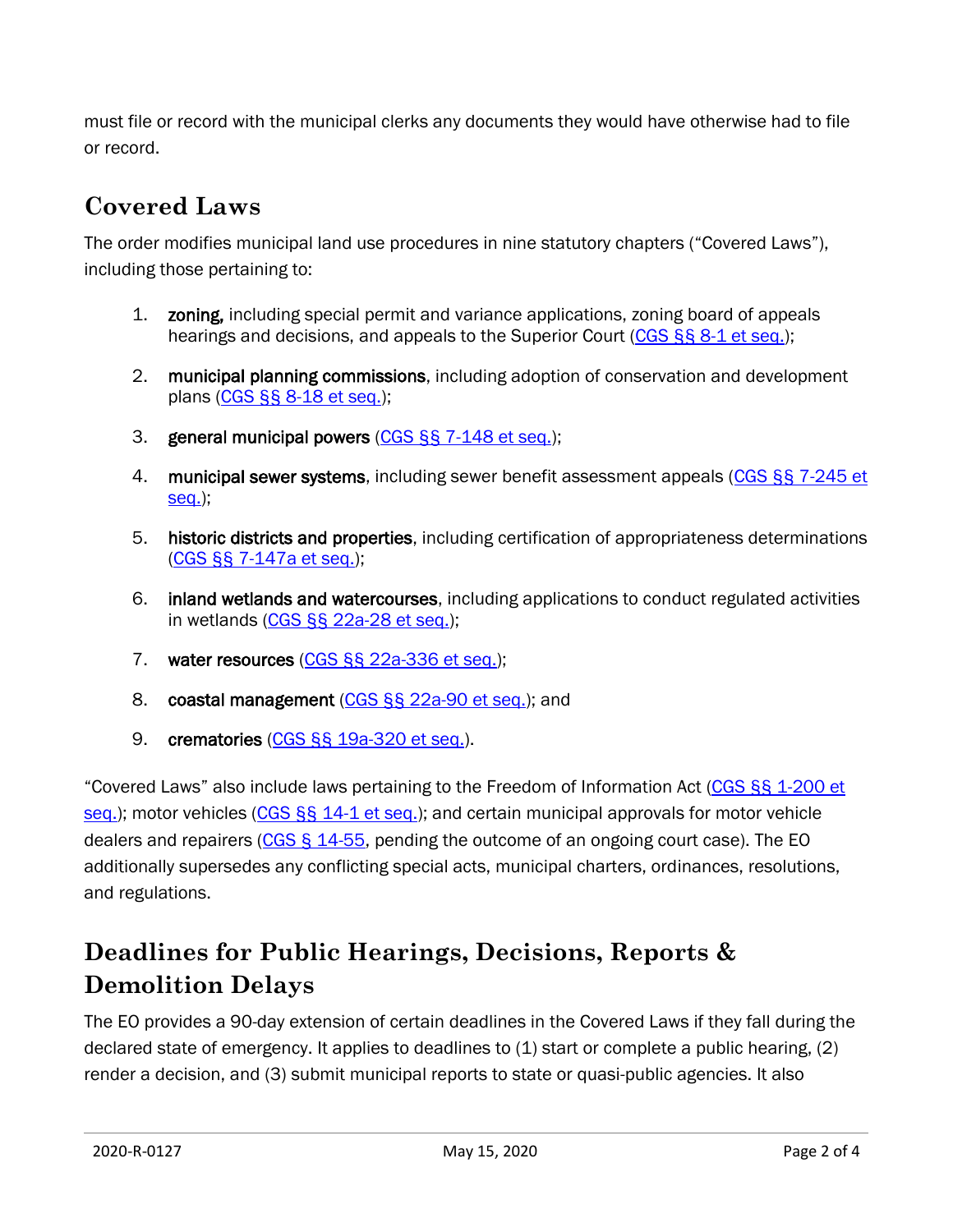extends by 90 days any historic property demolition delay period scheduled to start or expire during the declared state of emergency  $(EO 7I, S, 19(a)$  $(EO 7I, S, 19(a)$  and (b)).

The hearing, decision, or report may only be extended by a total of 90 days (i.e., each deadline in the process is not eligible for an additional 90-day extension), and the days may be split between the respective applicant, municipality, or agency for each deadline period. The 90 days are in addition to any extensions already permitted by law. For example, by law, zoning commissions must generally hold a hearing on an application within 65 days of receiving it, finish the hearing within 35 days, and then render a decision within 65 days. Existing law allows applicants to consent to an extension of any or all of these deadlines, but the total extensions cannot exceed 65 days [\(CGS §](https://www.cga.ct.gov/current/pub/chap_124.htm#sec_8-7d) 8- [7d\)](https://www.cga.ct.gov/current/pub/chap_124.htm#sec_8-7d). Thus, the EO enables zoning application deadlines to be extended up to 155 days in total.

## **Notices**

#### *Newspaper Publications and Filings with Town Clerks*

The EO allows notices to be posted on a municipality's or an agency's website in lieu of:

- 1. notices a municipality or agency must ordinarily publish in a newspaper;
- 2. notices that must ordinarily be filed in the town clerk's office; and
- 3. physical signs related to zoning; inland wetlands; planning; or historic district petitions, applications, or proposals.

The EO provides that the deadlines for posting these notices remain unchanged; and it requires the website notices to remain posted until the action, meeting, proceeding, or appeal is complete (EO  $71,$  § 19(c) (e)).

#### *Personal Notices*

Certain municipal procedures require direct or personal notice to affected parties by mail (e.g., notices of proposed zone changes to abutting landowners). The EO allows these notices to be sent by email, rather than by regular mail, if the recipient's email address is known or reasonably available. If the email address is not known or available, the party providing the notice may alternatively (1) post a physical sign that meets size, content, and durational requirements in a prominent location on the property that is the subject of the action or (2) send the notice by regular mail to an address the town provides  $(EO 7I, S 19(f))$  $(EO 7I, S 19(f))$ .